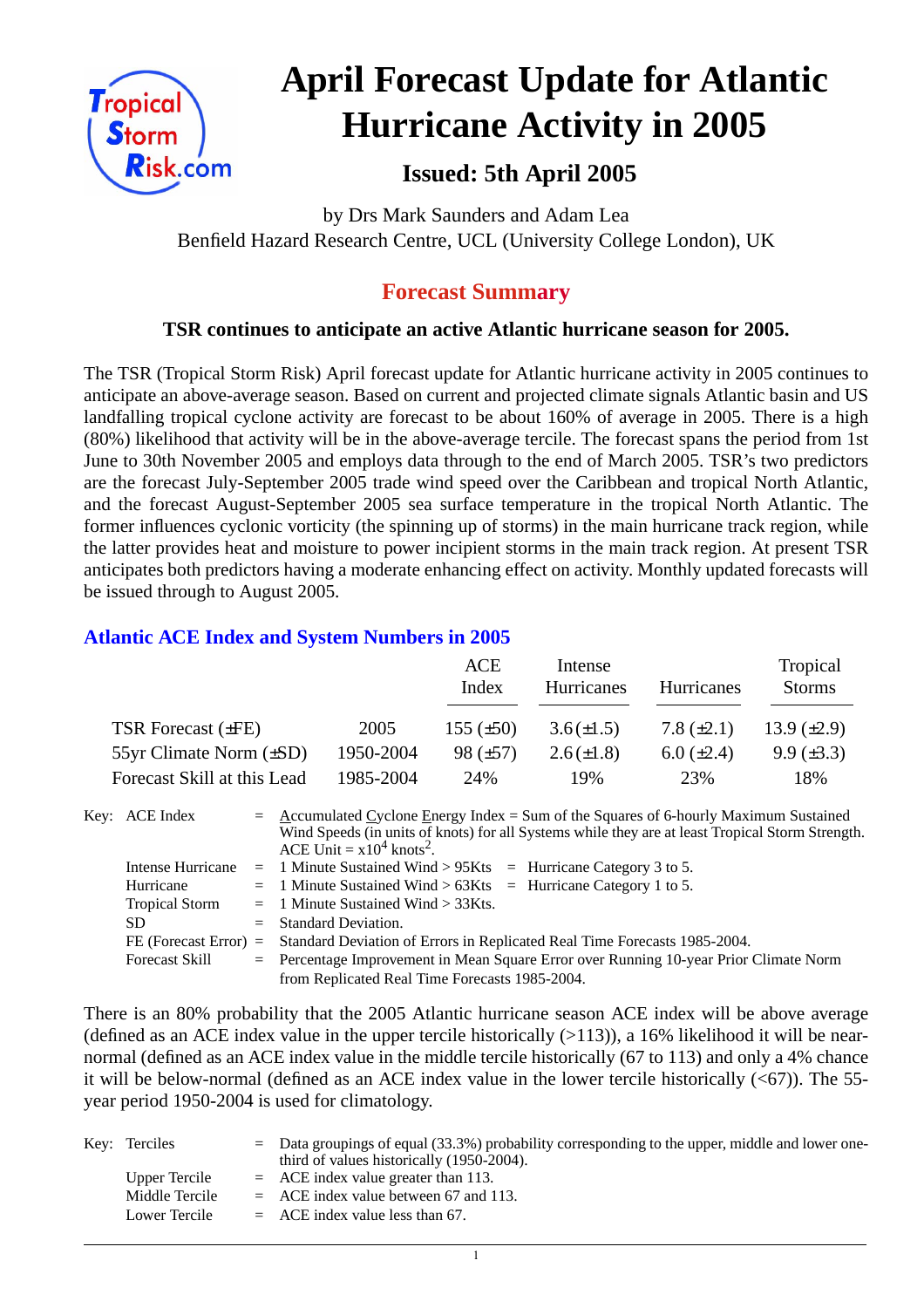#### **ACE Index & Numbers Forming in the MDR, Caribbean Sea and Gulf of Mexico in 2005**

|                              |           | ACE<br>Index    | Intense<br>Hurricanes | Hurricanes      | Tropical<br><b>Storms</b> |
|------------------------------|-----------|-----------------|-----------------------|-----------------|---------------------------|
| TSR Forecast $(\pm FE)$      | 2005      | 138 $(\pm 51)$  | $3.5(\pm 1.5)$        | $6.0 (\pm 2.2)$ | $10.1 (\pm 3.1)$          |
| 55yr Climate Norm $(\pm SD)$ | 1950-2004 | $76 \ (\pm 58)$ | $2.3(\pm 1.8)$        | 4.2 $(\pm 2.4)$ | 6.9 $(\pm 3.2)$           |
| Forecast Skill at this Lead  | 1985-2004 | 25%             | 23%                   | 31%             | 27%                       |

The Atlantic hurricane Main Development Region (MDR) is the region  $10^{\circ}N - 20^{\circ}N$ ,  $20^{\circ}W - 60^{\circ}W$ between the Cape Verde Islands and the Caribbean Lesser Antilles. A storm is defined as having formed within this region if it reached at least tropical depression status while in the area.

There is an 82% probability that in 2005 the MDR, Caribbean Sea and Gulf of Mexico ACE index will be above average (defined as an ACE index value in the upper tercile historically (>91)), a 16% likelihood it will be near-normal (defined as an ACE index value in the middle tercile historically (35 to 91) and only a 2% chance it will be below-normal (defined as an ACE index value in the lower tercile historically (<35)). The 55-year period 1950-2004 is used for climatology.

#### **USA Landfalling ACE Index and Numbers in 2005**

|                             |           | ACE<br>Index      | <b>Hurricanes</b> | Tropical<br><b>Storms</b> |
|-----------------------------|-----------|-------------------|-------------------|---------------------------|
| TSR Forecast $(\pm FE)$     | 2005      | 3.6 $(\pm 1.8)$   | $2.0 \ (\pm 1.6)$ | 4.3 $(\pm 2.0)$           |
| Average $(\pm SD)$          | 1950-2004 | $2.3 \ (\pm 2.1)$ | $1.5 \ (\pm 1.3)$ | 3.1 $(\pm 2.0)$           |
| Forecast Skill at this Lead | 1985-2004 | 23%               | 19%               | 15%                       |

| Key: ACE Index           | $=$ Accumulated Cyclone Energy Index $=$ Sum of the Squares of hourly Maximum     |
|--------------------------|-----------------------------------------------------------------------------------|
|                          | Sustained Wind Speeds (in units of knots) for all Systems while they are at least |
|                          | Tropical Storm Strength and over the USA Mainland (reduced by a factor of 6).     |
|                          | ACE Unit = $x10^4$ knots <sup>2</sup> .                                           |
| Landfall Strike Category | $=$ Maximum 1 Minute Sustained Wind of Storm Directly Striking Land.              |
| USA Mainland             | $=$ Brownsville (Texas) to Maine.                                                 |

USA landfalling intense hurricanes are not forecast since we have no skill at any lead.

There is a 70% probability that in 2005 the USA landfalling ACE index will be above average (defined as a USA ACE index value in the upper tercile historically (>2.63)), a 21% likelihood it will be near-normal (defined as a USA ACE index value in the middle tercile historically (1.14 to 2.63) and only a 9% chance it will be below-normal (defined as a USA ACE index value in the lower tercile historically (<1.14)). The 55-year period 1950-2004 is used for climatology.

#### **Caribbean Lesser Antilles Landfalling Numbers in 2005**

|                                                                                                                                                                                                                                                                                                                                                                      |           | ACE<br>Index      | Intense<br>Hurricanes | <b>Hurricanes</b> | Tropical<br><b>Storms</b> |
|----------------------------------------------------------------------------------------------------------------------------------------------------------------------------------------------------------------------------------------------------------------------------------------------------------------------------------------------------------------------|-----------|-------------------|-----------------------|-------------------|---------------------------|
| <b>TSR Forecast (±FE)</b>                                                                                                                                                                                                                                                                                                                                            | 2005      | $2.8 (\pm 2.3)$   | $0.4~(\pm 0.4)$       | $0.8 (\pm 0.6)$   | $1.8 (\pm 1.0)$           |
| 55yr Climate Norm (±SD)                                                                                                                                                                                                                                                                                                                                              | 1950-2004 | $1.4 \ (\pm 2.1)$ | $0.3 \ (\pm 0.5)$     | $0.5 \ (\pm 0.7)$ | $1.1 (\pm 1.1)$           |
| Forecast Skill at this Lead                                                                                                                                                                                                                                                                                                                                          | 1985-2004 | 6%                | 14%                   | 17%               | 5%                        |
| Key: ACE Index<br>$=$ Accumulated Cyclone Energy Index = Sum of the Squares of hourly Maximum<br>Sustained Wind Speeds (in units of knots) for all Systems while they are at least<br>Tropical Storm Strength and within the boxed region $(10^{\circ}N-18^{\circ}N,60^{\circ}W-63^{\circ}W)$<br>(reduced by a factor of 6). ACE Unit = $x10^4$ knots <sup>2</sup> . |           |                   |                       |                   |                           |

| Landfall Strike Category | $=$ Maximum 1 Minute Sustained Wind of Storm Directly Striking Land. |
|--------------------------|----------------------------------------------------------------------|
| Lesser Antilles          | $=$ Island Arc from Anguilla to Trinidad Inclusive.                  |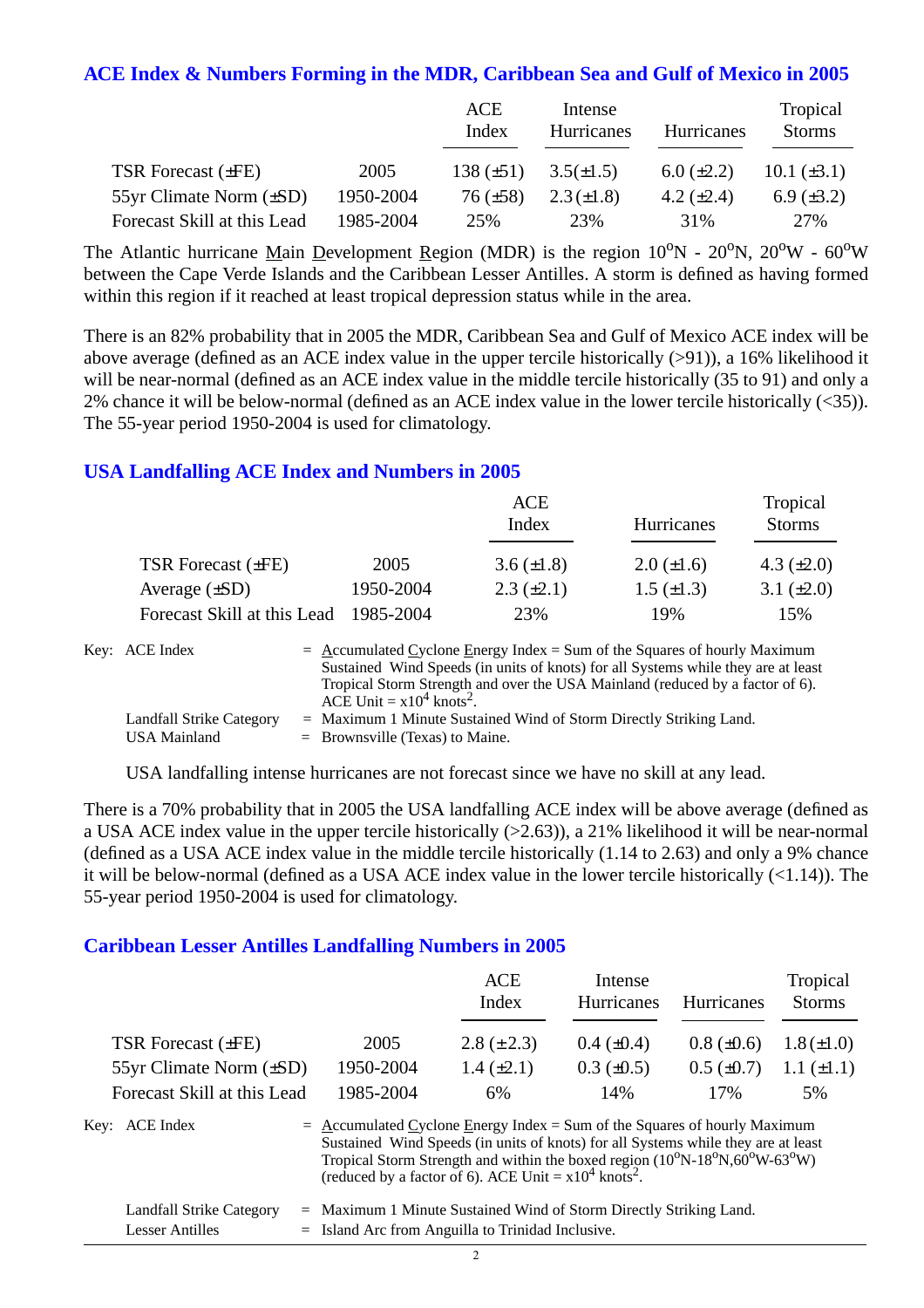#### **Key Predictors for 2005**

The key factors behind the TSR forecast for an above-average hurricane season in 2005 are the anticipated moderate enhancing effect of July-September forecast trade winds at 925mb height over the Caribbean Sea and tropical North Atlantic region  $(7.5^{\circ}N - 17.5^{\circ}N, 30^{\circ}W - 100^{\circ}W)$ , and of August-September forecast sea surface temperature for the Atlantic MDR  $(10^{\circ}N - 20^{\circ}N, 20^{\circ}W - 60^{\circ}W)$ . The current forecast anomalies (1975-2004 climatology) for these predictors are  $0.62\pm0.68$  ms<sup>-1</sup> (down from last month's value of  $0.66 \pm 0.75$  ms<sup>-1</sup>) and  $0.24 \pm 0.25$ <sup>o</sup>C (up from last month's value of  $0.20 \pm 0.26$ <sup>o</sup>C). The forecast skills (1985-2004) for these predictors at this lead are 40% and 31% respectively.

#### **Forecasts and New Developments for 2005**

For the 2005 Atlantic hurricane season TSR will be: (1) Issuing monthly updated deterministic and probabilistic forecasts through to early August for each basin, landfalling strength category and ACE index listed above; (2) Investigating the added value of including dynamical model forecasts of the Caribbean trade wind and Atlantic sea surface temperature predictors; (3) Introducing storm forecast strike probabilities out to 5 days lead and automatic storm alert e-mails to the features of the TSR Tropical Storm Tracker.

#### **Further Information and Next Forecast**

Further information about TSR forecasts, verifications and hindcast skill as a function of lead time may be obtained from the TSR web site *http://tropicalstormrisk.com*. The next TSR monthly forecast update for the 2005 Atlantic hurricane season will be issued on the 5th May 2005.

## **Appendix - Predictions from Previous Months**

| <b>Atlantic ACE Index and System Numbers 2005</b> |             |                     |                                    |                   |                       |  |
|---------------------------------------------------|-------------|---------------------|------------------------------------|-------------------|-----------------------|--|
|                                                   |             | <b>ACE</b><br>Index | Named<br>Tropical<br><b>Storms</b> | <b>Hurricanes</b> | Intense<br>Hurricanes |  |
| Average Number $(\pm SD)$ (1950-2004)             |             | $95 (\pm 54)$       | $9.9 \ (\pm 3.3)$                  | $6.0 (\pm 2.3)$   | $2.5 \ (\pm 1.9)$     |  |
|                                                   | 5 Apr 2005  | $155 (\pm 50)$      | 13.9 $(\pm 2.9)$                   | 7.8 $(\pm 2.1)$   | $3.6 \, (\pm 1.5)$    |  |
|                                                   | 7 Mar 2005  | $156 (\pm 52)$      | 14.0 $(\pm 3.2)$                   | $7.9 \ (\pm 2.3)$ | $3.6 (\pm 1.6)$       |  |
| <b>TSR Forecasts (±FE)</b>                        | 9 Feb 2005  | 151 $(\pm 53)$      | 13.6 $(\pm 3.3)$                   | $7.7 (\pm 2.3)$   | $3.5 \ (\pm 1.6)$     |  |
|                                                   | 5 Jan 2005  | 157 $(\pm 56)$      | $13.9 \ (\pm 3.5)$                 | 7.8 $(\pm 2.4)$   | $3.6 (\pm 1.6)$       |  |
|                                                   | 10 Dec 2004 | 145 $(\pm 56)$      | 13.4 $(\pm 3.6)$                   | $7.5 \ (\pm 2.5)$ | $3.4 (\pm 1.6)$       |  |
| <b>Gray Forecast</b>                              | 1 Apr 2005  |                     | 13                                 | 7                 | 3                     |  |
|                                                   | 3 Dec 2004  |                     | 11                                 | 6                 | 3                     |  |

#### **1. Atlantic ACE Index and System Numbers**